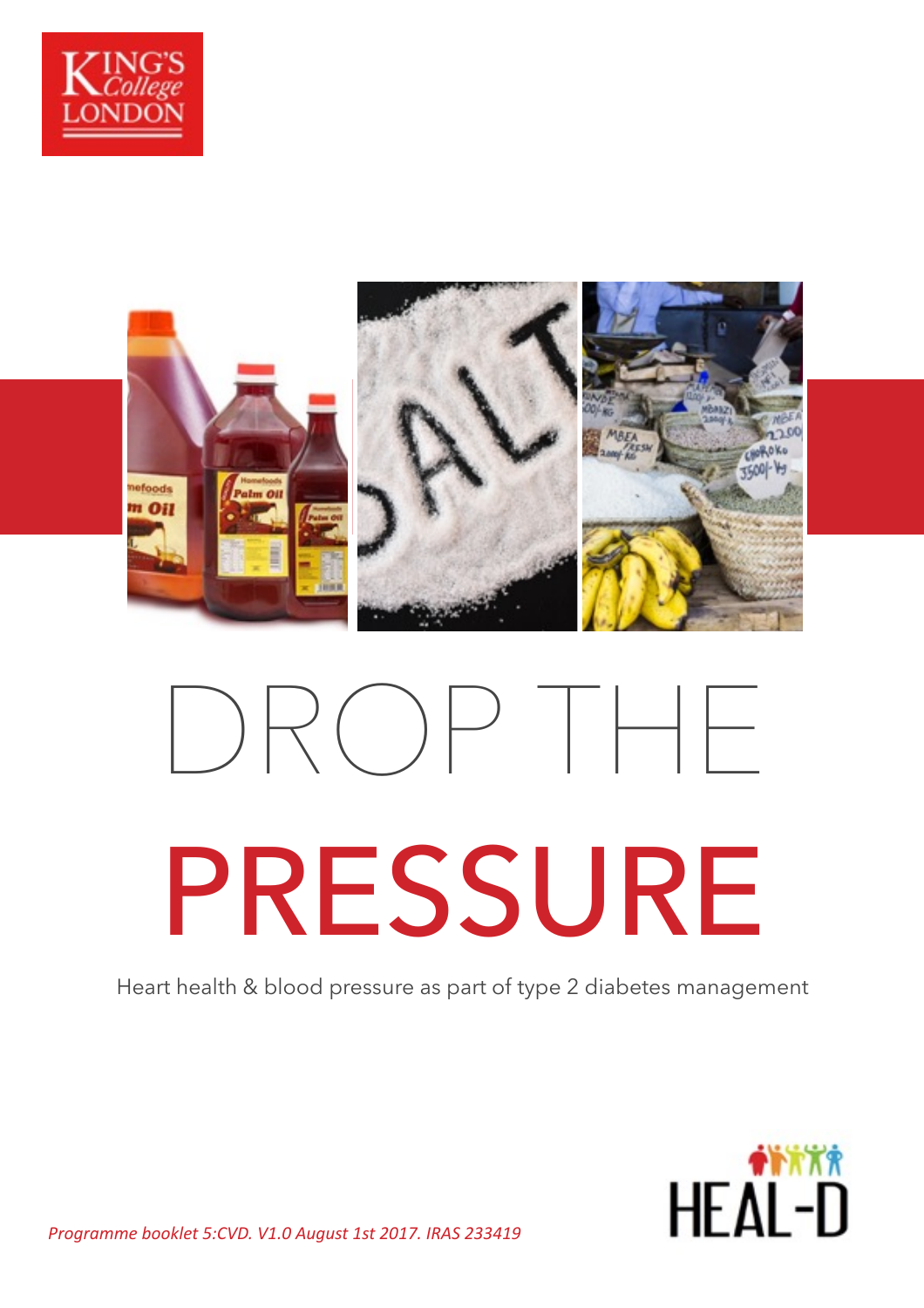# **Diabetes and cardiovascular health**

If you have type 2 diabetes you have an increased risk of cardiovascular disease (CVD) and if you are from an African or Caribbean background you are particularly at risk of having a stroke. Having high blood pressure can also increase your risk.

The good news is that there are lots of things you can do yourself to reduce the risks - this includes making changes to your diet as well as keeping physically active.

# **Starting with salt**

A lot of the traditional African and Caribbean dishes are high in salt, which raises your blood pressure. In addition people of African and Caribbean descent may be more sensitive to salt than people of other ethnicities. The good news is this means you can get more benefit from reducing your salt in your diet.

It is recommended that your daily salt intake does not exceed 5-6g. This is the same for people with or without type 2 diabetes. You may be surprised how much salt is in some of your favourite dishes. A study published in the British Medical Journal looked at the amount of salt in some takeaway dishes from restaurants across London. An average bowl of jollof rice with fried plantain & chicken contains 8.6g of salt. That's equivalent to 20 packets of ready salted crisps!

| <b>Meal</b>                                        | <b>Average salt</b><br>per portion (g) | London Borough where sample purchased            |
|----------------------------------------------------|----------------------------------------|--------------------------------------------------|
| Jollof rice with chicken & fried plantain          | 8.6                                    | Southwark, lewisham, Newark, Greenwich, Hackney  |
| Maize & fufu (banku) & groundnut soup              | 15                                     | Haringey, Newham                                 |
| Yam porridge & chicken                             | 6.3                                    | Greenwich, Barking, Dagenham, Southwark, Hackney |
| Amala With ogbono & fish                           | 4.9                                    | Southwark, Lewisham, Newham, Brent, Hackney      |
| Rice & beans (waakye), meat stew & pepper<br>sauce | 12.0                                   | Croydon, Haringey                                |
| Escovitch fish with steamed rice                   | 6.3                                    | Newham, Lambeth                                  |
| Jerk chicken with rice & peas                      | 7.6                                    | Lewisham, Newham, Tower Hamlets, Lambeth, Camden |

*(Heart Campaign 2010)* 



*A takeaway portion of jollof rice, chicken & plantain can contain as much as 143% of the recommended daily salt intake (8.6g). An ackee & saltfish takeaway can contain as much as 6.8g in a single portion.*

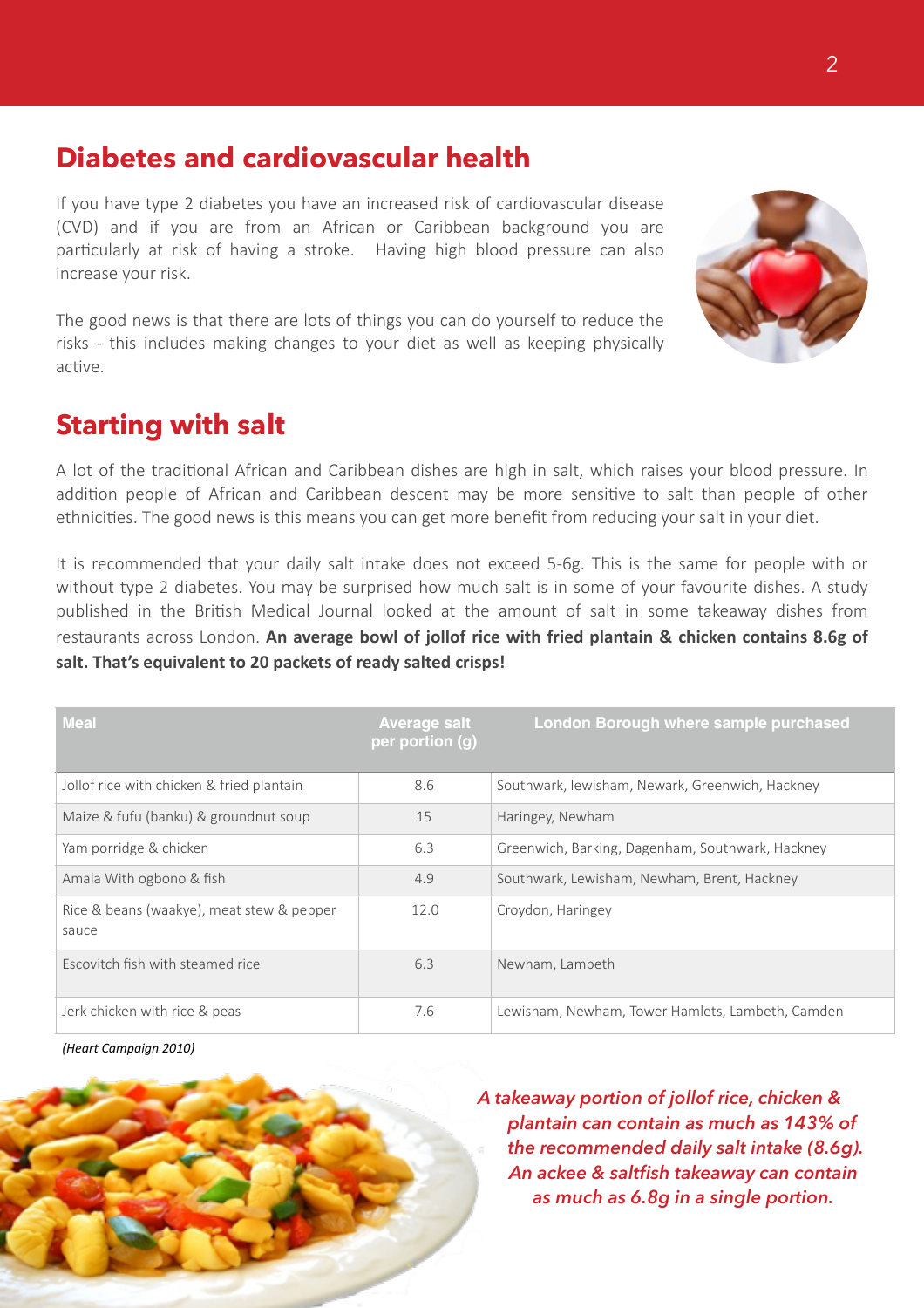Cooking at home may also contain more salt than you think. Adding seasoning cubes is an essential part of many traditional dishes but **a cube may contain as much as 5.4g salt.** 

| <b>Seasoning cube</b> | <b>Salt content</b> |
|-----------------------|---------------------|
| 1 Knorr cube (8g)     | 5.4g                |
| 1 Maggi cube (4g)     | 2.6g                |
| 1 sachet ONGA classic | 5.2g                |
| 1 sachet ONGA stew    | 5.0g                |
| 1 sachet ONGA Chicken | 5.3g                |

*(Heart Campaign 2010)* 

# High salt level is more than 1.5g salt (or 0.6g sodium) per 100g *6g salt per day = 1 teaspoon*

### **Taking steps to cut down your salt intake**

Cutting down your salt intake can help lower your blood pressure in a matter of weeks. If you are used to adding salt to your food, cutting down gradually will help your tastebuds adjust. Eat lots of natural foods like low fat dairy, fruits and vegetables, fresh chicken, lean meats , fish and unsalted nuts. Reduce salt in seasoning and season with herbs and spices, pepper & chillies, use annatto seeds to flavour soups, stews and fish dishes, make your own curry powders. Jerked chicken and meat can be made with scallions, garlic, thyme, onion and lemon juice and doesn't have to use salt.

Gradually reduce the amount of salt you add to your everyday common foods, like rice Stop adding salt to fry ups like plantain Avoid adding salt to meals at the table Watch out for salt content in snacks such as pastries, crisps and in takeaway meals Switch salty snacks for lots of different fruit and vegetables Reduce salt levels in cooking sauces (especially stews) Avoid using seasoning cubes which contain high levels of salt

### *(Heart Campaign 2010)*

# **Fats**

Saturated fat found in red meat, palm oil and coconut oil, raises your cholesterol levels, increasing your risk of heart disease. Replace saturated fats with fats from nuts & seeds and from oily fish like mackerel.

- Eat less red meat and cut off visible excess fat.
- Grill, bake and steam foods instead of frying.
- Eat low-fat diary products, rather than full fat.
- Reduce or avoid using coconut oil, palm oil and other animal fats for cooking.

### **Cut down on saturated fats Increase monounsaturated fats and fish oils**

- Use olive oil, sunflower & rape seed oil for cooking.
- Eat meats that are naturally lower in fat e.g. chicken.
- Have 2 portions of oily fish a week.
- Increase your intake of nuts and seeds.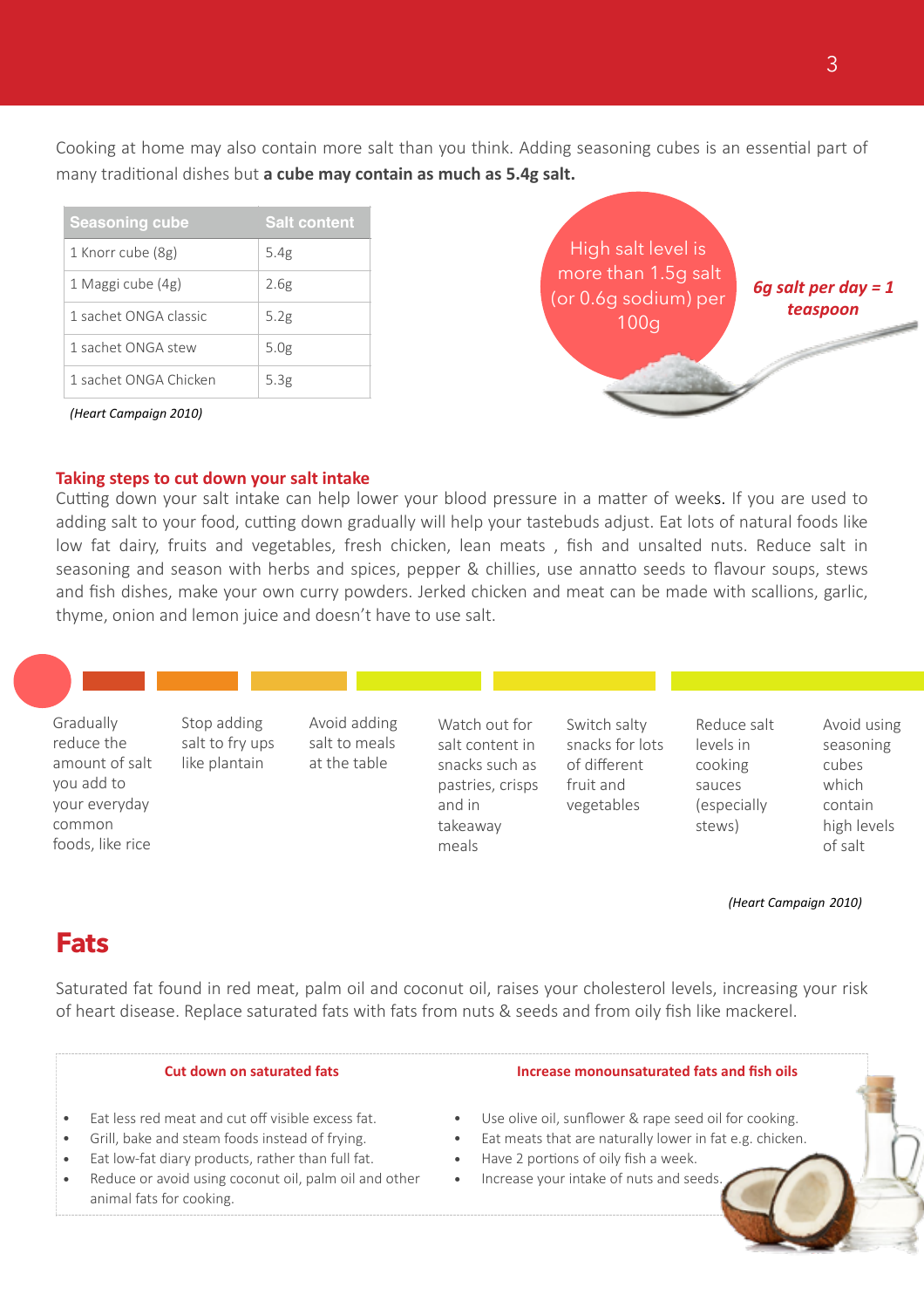# **Fruits & vegetables**

Fruits & vegetables are natural sources of potassium, as well fibre and other vitamins and minerals which help lower your blood pressure. You may know that you should eat 5 portions of fruit and vegetables a day but **how much is a portion?** 



3 tablespoons of vegetables e.g. okra, spinach, tomatoes

3 tablespoons of cooked beans or pulses e.g. Nigerian beans, black eyed beans, gunga beans, peas

1 onion

1 bowl of green salad

Small-sized fresh fruit: One portion is two or more small fruit, two kiwi fruit, three apricots, six lychees, seven strawberries or 14 cherries

Medium-sized fresh fruit: One portion is one piece of fruit, such as one apple, banana, pear, orange or nectarine

Large fresh fruit: one slice of papaya, one slice of melon (5cm slice), one large slice of pineapple or two slices of mango (5cm slices)

## What about cassava, yam, plantain and sweet potato, they're vegetables too, right?



Even though potatoes, plantain, cassava, yam are all vegetables, they are classed as starchy carbohydrates and don't count towards your 5 a day.

\*Pulses like beans do also contain some starch, but you can count 1 portion as one of your 5 a day.

Fruit juices and smoothies made with fruit have a lot of the fibre removed, or broken down, so the sugar they contain is released quickly into the blood stream. It is best to limit your intake of juices and smoothies if you have type 2 diabetes.

# **Other things to remember**

### **Alcohol**

Limit your alcohol to within the guidelines of 21 units a week maximum for men and 14 units for women. A unit is:

- a small glass of wine
- ½ pint beer or lager
- 1 25ml spirit shot
- 1 small glass of fortified wine (50ml)